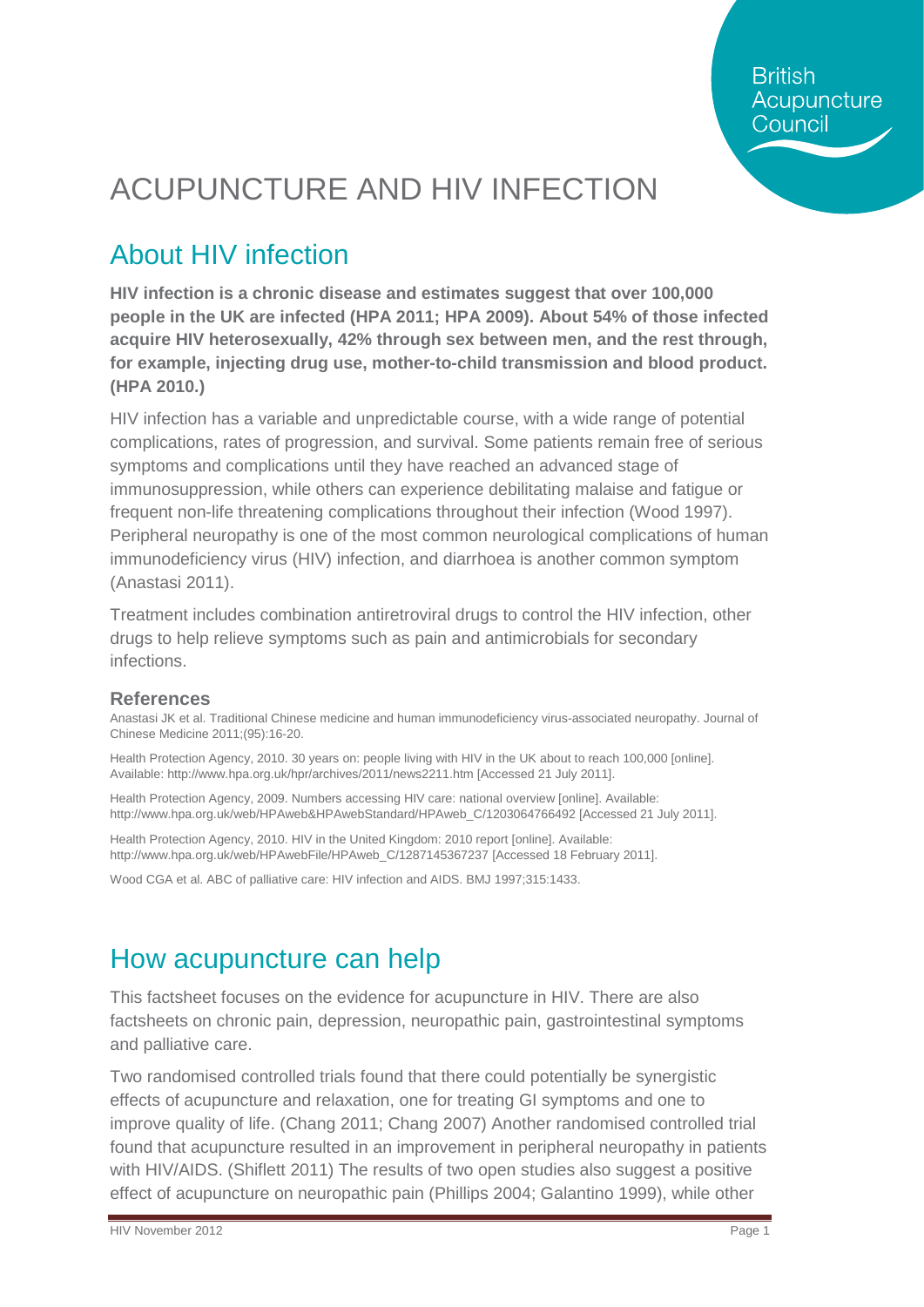open and quasi-controlled studies have found that acupuncture may help with facial pain (Zhou 2008), diarrhoea (Anastasi 2003) and sleep disturbance (Phillips 2001). Finally, one study found that moxibustion appeared to increase total lymphocyte count. (Wang 2007)

In general, acupuncture is believed to stimulate the nervous system and cause the release of neurochemical messenger molecules. The resulting biochemical changes influence the body's homeostatic mechanisms, thus promoting physical and emotional well-being.

Research has shown that acupuncture treatment may specifically help to relieve symptoms of HIV infection by:

- Acting on areas of the brain known to reduce sensitivity to pain and stress, as well as promoting relaxation and deactivating the 'analytical' brain, which is responsible for anxiety and worry (Hui 2010; Hui 2009);
- Increasing the release of adenosine, which has antinociceptive properties (Goldman 2010);
- Improving muscle stiffness and joint mobility by increasing local microcirculation (Komori 2009), which aids dispersal of swelling;
- Reducing inflammation, by promoting release of vascular and immunomodulatory factors (Kavoussi 2007);

### About traditional acupuncture

Acupuncture is a tried and tested system of traditional medicine, which has been used in China and other eastern cultures for thousands of years to restore, promote and maintain good health. Its benefits are now widely acknowledged all over the world, and in the past decade traditional acupuncture has begun to feature more prominently in mainstream healthcare in the UK. In conjunction with needling, the practitioner may use techniques such as moxibustion, cupping, massage or electro-acupuncture. They may also suggest dietary or lifestyle changes.

Traditional acupuncture takes a holistic approach to health and regards illness as a sign that the body is out of balance. The exact pattern and degree of imbalance is unique to each individual. The traditional acupuncturist's skill lies in identifying the precise nature of the underlying disharmony and selecting the most effective treatment. The choice of acupuncture points will be specific to each patient's needs. Traditional acupuncture can also be used as a preventive measure to strengthen the constitution and promote general wellbeing.

An increasing weight of evidence from Western scientific research (see overleaf) is demonstrating the effectiveness of acupuncture for treating a wide variety of conditions. From a biomedical viewpoint, acupuncture is believed to stimulate the nervous system, influencing the production of the body's communication substances - hormones and neurotransmitters. The resulting biochemical changes activate the body's selfregulating homeostatic systems, stimulating its natural healing abilities and promoting physical and emotional wellbeing.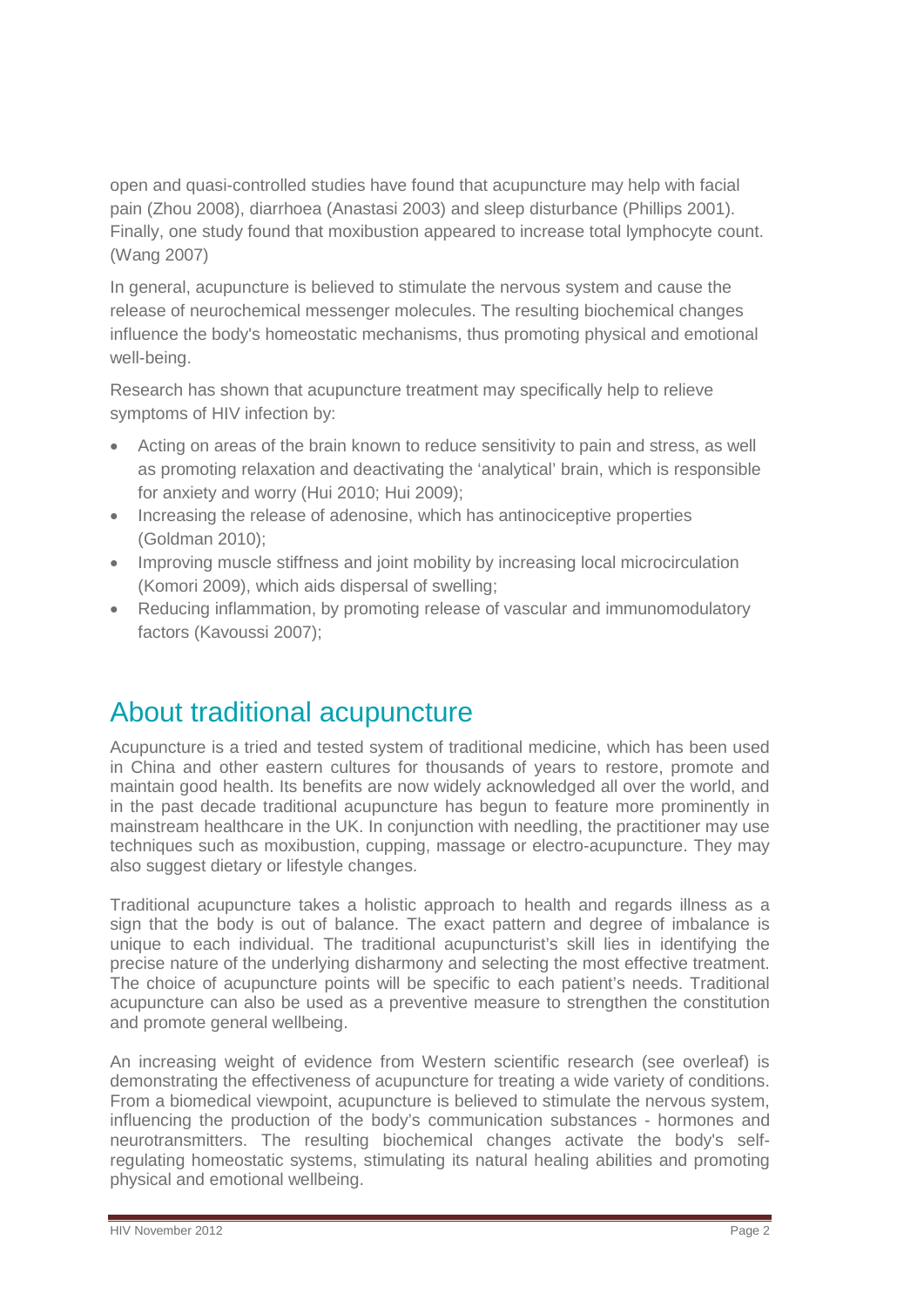### About the British Acupuncture Council

With over 3000 members, the British Acupuncture Council (BAcC) is the UK's largest professional body for traditional acupuncturists. Membership of the BAcC guarantees excellence in training, safe practice and professional conduct. To find a qualified traditional acupuncturist, contact the BAcC on 020 8735 0400 or visit [www.acupuncture.org.uk](http://www.acupuncture.org.uk/)

# ACUPUNCTURE AND HIV INFECTION

## The evidence

| <b>Research</b>                                                                                                                                                                                                                                                                                           | <b>Conclusion</b>                                                                                                                                                                                                                                                                                                                                                                                                                                                                                                                                                                                                                                                                                                                                                  |
|-----------------------------------------------------------------------------------------------------------------------------------------------------------------------------------------------------------------------------------------------------------------------------------------------------------|--------------------------------------------------------------------------------------------------------------------------------------------------------------------------------------------------------------------------------------------------------------------------------------------------------------------------------------------------------------------------------------------------------------------------------------------------------------------------------------------------------------------------------------------------------------------------------------------------------------------------------------------------------------------------------------------------------------------------------------------------------------------|
| <b>Randomised controlled trials</b>                                                                                                                                                                                                                                                                       |                                                                                                                                                                                                                                                                                                                                                                                                                                                                                                                                                                                                                                                                                                                                                                    |
| Chang BH, Sommers E. Acupuncture<br>and the relaxation response for treating<br>gastrointestinal symptoms in HIV<br>patients on highly active antiretroviral<br>therapy. Acupunct Med. 2011; 29(3):<br>$180 - 7.$                                                                                         | A randomised controlled trial that examined the effect of<br>acupuncture and the relaxation response (RR) for treating<br>gastrointestinal (GI) symptoms in 130 people with HIV/AIDS<br>taking highly active antiretroviral therapy (HAART). Sham<br>acupuncture and health education were used as the control<br>conditions of real acupuncture and RR elicitation respectively.<br>Participants used daily diaries to record GI symptom severity<br>ratings (0-10). Acupuncture plus relaxation had the greatest<br>effects on loose stools and nausea. The researchers concluded<br>that the trial had provided preliminary data demonstrating the<br>potential synergistic effects of acupuncture and RR for treating<br>GI symptoms in HIV patients on HAART. |
| Chang BH et al. The combined effect of<br>relaxation response and acupuncture on<br>quality of life in patients with HIV: a pilot<br>study. J Altern Complement Med. 2007;<br>13(8): 807-15.                                                                                                              | A double-blind randomised controlled trial that examined the<br>effects of adding relaxation to usual acupuncture treatment on<br>improving the quality of life of 119 patients with HIV/AIDS. The<br>acupuncture plus relaxation group showed significant<br>improvements in emotional (p=0.0002), spiritual/peace (p=0.02),<br>physical (p=0.003) and mental health (p=0.0003). In the<br>acupuncture only group, the only significant improvement was<br>observed in emotional health (p<0.01). The researchers<br>concluded that their results suggested that adding relaxation<br>therapy to acupuncture may enhance improvement in quality of<br>life of patients with HIV/AIDS.                                                                             |
| Shiflett SC, Schwartz GE. Effects of<br>acupuncture in reducing attrition and<br>mortality in HIV-infected men with<br>peripheral neuropathy. Explore (NY).<br>2011; 7(3): 148-54.<br>Shlay JC et al. Acupuncture and<br>amitriptyline for pain due to HIV-related<br>peripheral neuropathy: a randomized | Reanalysis of the first sub-study of Shay et al (described below)<br>found that acupuncture and amitriptyline both worked<br>independently to reduce pain, but also that acupuncture worked<br>best in the absence of amitriptyline, and that there may have<br>been adverse events associated with the combination of the two<br>treatments. Reanalysis of the second sub-study involving only<br>acupuncture and sham acupuncture found that acupuncture had<br>a strong and positive effect on attrition and mortality. These<br>results were most pronounced among patients with poorest                                                                                                                                                                       |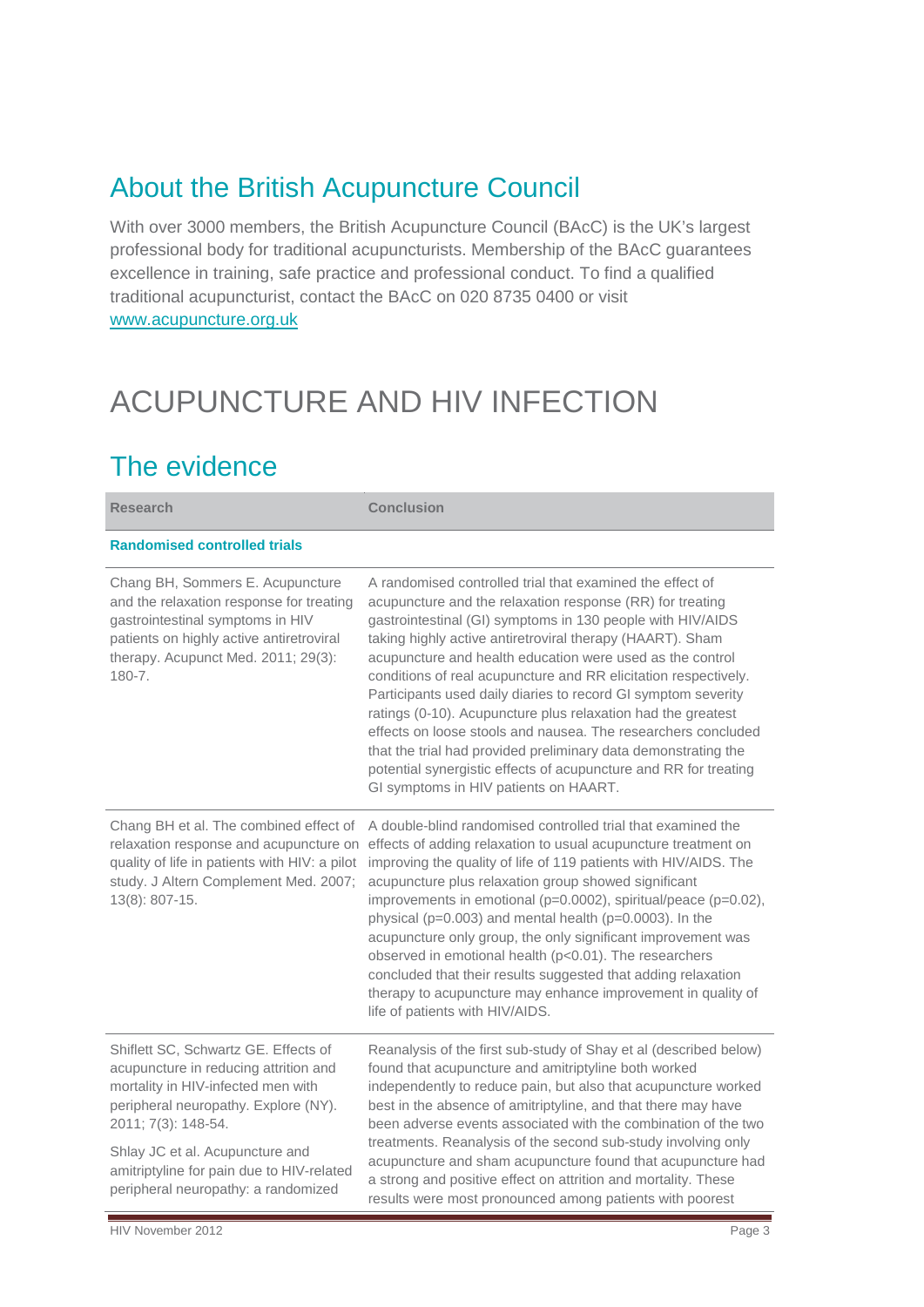| controlled trial. Terry Beirn Community<br>Programs for Clinical Research on<br>AIDS. JAMA 1998; 280(18):1590-5.                                                                                                                         | physical functioning at the beginning of the study. The<br>researchers concluded that acupuncture was clearly effective in<br>reducing attrition and mortality, especially when health status<br>was taken into account, but results for pain relief were mixed.                                                                                                                                                                                                                                                                                                                                                                                                                                                                                                                                                                                   |
|------------------------------------------------------------------------------------------------------------------------------------------------------------------------------------------------------------------------------------------|----------------------------------------------------------------------------------------------------------------------------------------------------------------------------------------------------------------------------------------------------------------------------------------------------------------------------------------------------------------------------------------------------------------------------------------------------------------------------------------------------------------------------------------------------------------------------------------------------------------------------------------------------------------------------------------------------------------------------------------------------------------------------------------------------------------------------------------------------|
|                                                                                                                                                                                                                                          | A randomised placebo-controlled multicenter clinical trial that<br>evaluated the efficacy of a standardised acupuncture regimen<br>(SAR) and amitriptyline hydrochloride for the relief of pain due<br>to HIV-related peripheral neuropathy in 250 HIV-infected<br>patients. Patients in all 4 groups showed reduction in mean pain<br>scores at 6 and 14 weeks compared with baseline values. For<br>both the acupuncture and amitriptyline comparisons, changes in<br>pain score were not significantly different between the 2 groups.<br>The researchers concluded that neither acupuncture nor<br>amitriptyline was more effective than placebo in relieving pain<br>caused by HIV-related peripheral neuropathy.                                                                                                                             |
| <b>Other clinical studies</b>                                                                                                                                                                                                            |                                                                                                                                                                                                                                                                                                                                                                                                                                                                                                                                                                                                                                                                                                                                                                                                                                                    |
| Zhou ZY, Dai TZ. Observation on<br>therapeutic effect of acupuncture on<br>complicated facial paralysis in the<br>African patient of HIV/AIDS. [Article in<br>Chinese] Zhongguo Zhen Jiu. 2008;<br>28(9): 673-4.                         | A non-blinded controlled study that compared the therapeutic<br>effects of acupuncture on complicated facial paralysis in 31<br>patients with HIV/AIDS and 30 patients without HIV/AIDS. The<br>effective rate was 83.9% in the observation group and 96.7% in<br>the control group, with no significant difference between the two<br>groups. There was a very significant difference in cured rate in<br>favour of acupuncture (p<0.01). The researchers concluded that<br>acupuncture has a satisfactory therapeutic effect on complicated<br>facial paralysis in patients with HIV/AIDS.                                                                                                                                                                                                                                                       |
| Wang JR et al. Effect of moxibustion on<br>immunological function in the patient of<br>AIDS of spleen-kidney yang-deficiency.<br>[Article in Chinese] Zhongguo Zhen Jiu.<br>2007;27(12):892-4.                                           | A non-randomised controlled study that assessed the<br>therapeutic effect of moxibustion in 66 patients with AIDS. After<br>treatment, the effective rate was 90.9% in the treatment group,<br>which was better than $66.7\%$ in the control group ( $p<0.05$ ).<br>Clinical symptoms also improved more in the treatment group<br>than the control group (p<0.01). The CD4 lymphocyte counts<br>increased in both groups, with no significant difference between<br>them (p>0.05), but total lymphocyte count increased significantly<br>more in the treatment group than the control group (p<0.05). The<br>researchers concluded that moxibustion can increase the<br>therapeutic effect of HAART in patients with AIDS and increase<br>the total lymphocyte count.                                                                             |
| Phillips KD et al. Effect of acupuncture<br>administered in a group setting on pain<br>and subjective peripheral neuropathy in<br>persons with human immunodeficiency<br>virus disease. J Altern Complement<br>Med. 2004; 10(3): 449-55. | A case series that assessed the effect of acupuncture treatment<br>on pain and symptoms of peripheral neuropathy in 21 people<br>infected with HIV. Comparison of the pre-treatment and post-<br>treatment Pain Rating Scale results indicated a significant<br>reduction in present pain ( $p = 0.0002$ ), least and most pain in the<br>last 24 hours ( $p < 0.0001$ and $p = 0.0004$ , respectively) and the<br>total pain summary score ( $p < 0.0001$ ). Scores for<br>pain/aching/burning, pins and needles, and numbness in the<br>hands and feet were reduced (all significant at less than $p =$<br>0.0065), as well as the total summary score ( $p = 0.0001$ ). The<br>researchers concluded that the results of their study indicate that<br>subjective pain and symptoms of peripheral neuropathy may be<br>reduced with acupuncture. |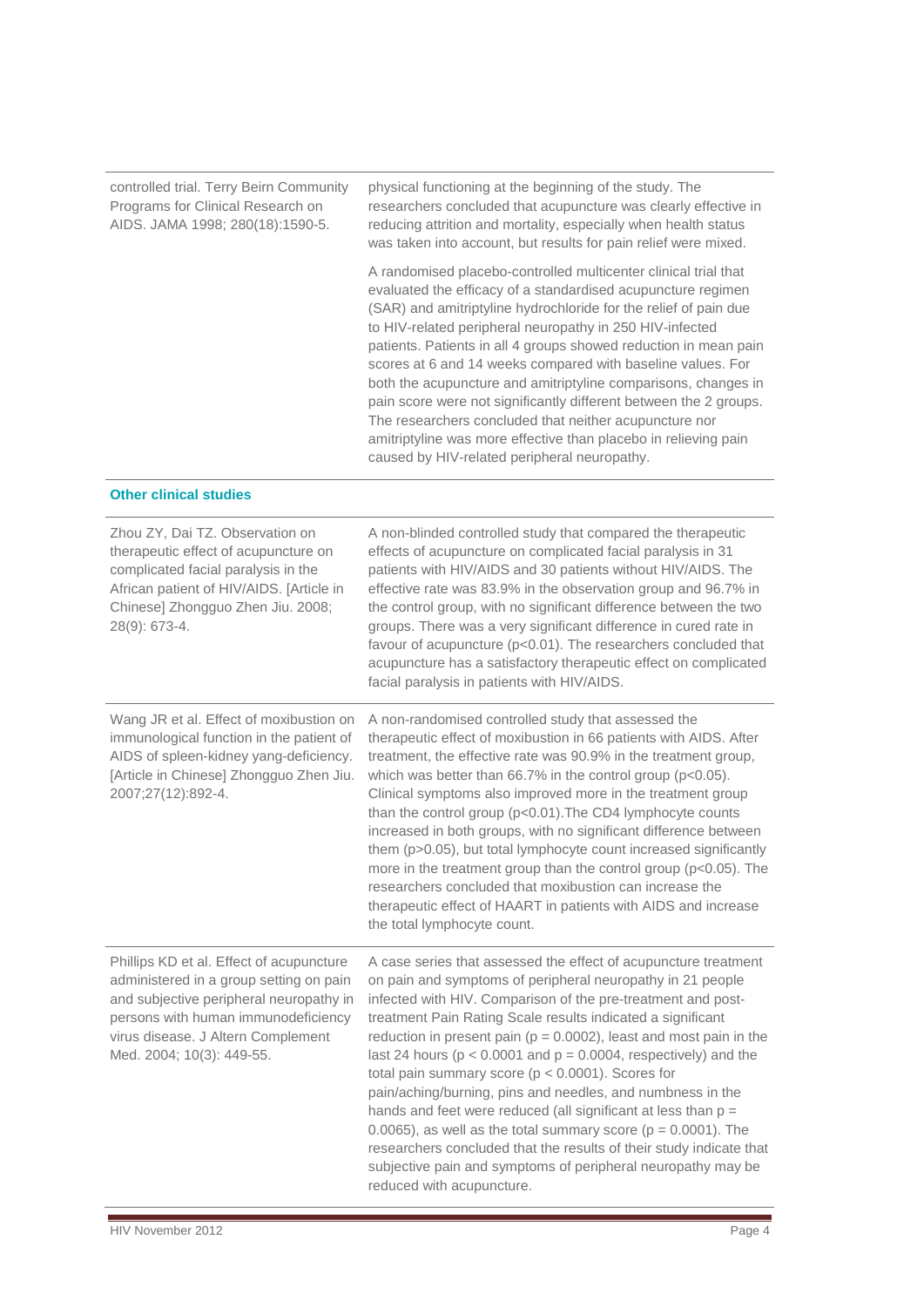| Anastasi JK, McMahon DJ. Testing<br>strategies to reduce diarrhea in persons<br>with HIV using traditional Chinese<br>medicine: acupuncture and<br>moxibustion. J Assoc Nurses AIDS<br>Care. 2003; 14(3): 28-40. | An open non-blinded study that looked at the influence of<br>acupuncture and moxibustion in reducing the frequency of<br>diarrhoea and increasing stool consistency in 15 men infected<br>with HIV who had chronic diarrhoea. Stool frequency fell by<br>about one episode per day and stool consistency also improved<br>with acupuncture and moxibustion. The researchers concluded<br>that the positive results of their pilot study provide the empirical<br>basis to serve as preliminary data from which to estimate<br>statistical power and sample size for a larger efficacy study.                                                                                                                                                                                             |  |
|------------------------------------------------------------------------------------------------------------------------------------------------------------------------------------------------------------------|------------------------------------------------------------------------------------------------------------------------------------------------------------------------------------------------------------------------------------------------------------------------------------------------------------------------------------------------------------------------------------------------------------------------------------------------------------------------------------------------------------------------------------------------------------------------------------------------------------------------------------------------------------------------------------------------------------------------------------------------------------------------------------------|--|
| Henrickson M. Clinical outcomes and<br>patient perceptions of acupuncture<br>and/or massage therapies in HIV-<br>infected individuals. AIDS Care. 2001;<br>13(6): 743-8.                                         | A quasi-experimental retrospective case control study that<br>evaluated clinical outcomes and patient perceptions of<br>acupuncture and massage therapies in an HIV medical<br>outpatient setting. There were three treatment groups:<br>acupuncture-only ( $n = 8$ ), massage-only ( $n = 34$ ) and<br>acupuncture-and-massage ( $n = 21$ ). All participants had equal<br>opportunity to access HAART therapies and other standard<br>treatments for HIV. Pre- and post-CD4 counts in the treatment<br>groups showed improvement when compared with the non-<br>treatment control group. The researchers concluded that, while<br>no large claims can be made for their results, they may be of<br>interest both to clinicians and funders of acupuncture and/or<br>massage therapies. |  |
| Phillips KD, Skelton WD. Effects of<br>individualized acupuncture on sleep<br>quality in HIV disease. J Assoc Nurses<br>AIDS Care. 2001; 12(1): 27-39.                                                           | An open non-blinded study that explored the nature of sleep<br>quality in HIV disease, tested the relationship between pain and<br>sleep quality, and tested the effectiveness of acupuncture<br>delivered in a group setting for improving sleep quality in 21<br>people infected with HIV who reported sleep disturbance three or<br>more times per week. The researchers noted that sleep activity<br>and sleep quality significantly improved following 5 weeks of<br>individualised acupuncture delivered in a group setting.                                                                                                                                                                                                                                                       |  |
| Galantino ML et al. Use of noninvasive<br>electroacupuncture for the treatment of<br>HIV-related peripheral neuropathy: a<br>pilot study. J Altern Complement Med.<br>1999; 5(2): 135-42.                        | An open non-blinded pilot study that assessed low-voltage non-<br>invasive electroacupuncture for neuropathic pain caused by<br>human immunodeficiency virus (HIV)/acquired immunodeficiency<br>syndrome (AIDS) in 7 patients. There was improvement in the<br>condition of all 7 patients. They felt much better and reported<br>feelings of increased physical strength. Outcomes showed<br>significant overall improvement in functional activities. The<br>researchers concluded that their results support the hypothesis<br>that low-voltage electroacupuncture will improve the condition of<br>patients with neuropathic pain associated with HIV/AIDS.                                                                                                                          |  |
| <b>Possible mechanisms of acupuncture</b>                                                                                                                                                                        |                                                                                                                                                                                                                                                                                                                                                                                                                                                                                                                                                                                                                                                                                                                                                                                          |  |

| Goldman N et al. Adenosine A1<br>receptors mediate local anti-nociceptive<br>effects of acupuncture. Nat Neurosci<br>2010; May 30. | A study showing that the neuromodulator adenosine, which has<br>anti-nociceptive properties, was released during acupuncture in<br>mice, and that its anti-nociceptive actions required adenosine A1<br>receptor expression. Direct injection of an adenosine A1 receptor<br>agonist replicated the analgesic effect of acupuncture. Inhibition<br>of enzymes involved in adenosine degradation potentiated the<br>acupuncture-elicited increase in adenosine, as well as its anti-<br>nociceptive effect. The researchers concluded that their<br>observations indicate that adenosine mediates the effects of |
|------------------------------------------------------------------------------------------------------------------------------------|-----------------------------------------------------------------------------------------------------------------------------------------------------------------------------------------------------------------------------------------------------------------------------------------------------------------------------------------------------------------------------------------------------------------------------------------------------------------------------------------------------------------------------------------------------------------------------------------------------------------|
|------------------------------------------------------------------------------------------------------------------------------------|-----------------------------------------------------------------------------------------------------------------------------------------------------------------------------------------------------------------------------------------------------------------------------------------------------------------------------------------------------------------------------------------------------------------------------------------------------------------------------------------------------------------------------------------------------------------------------------------------------------------|